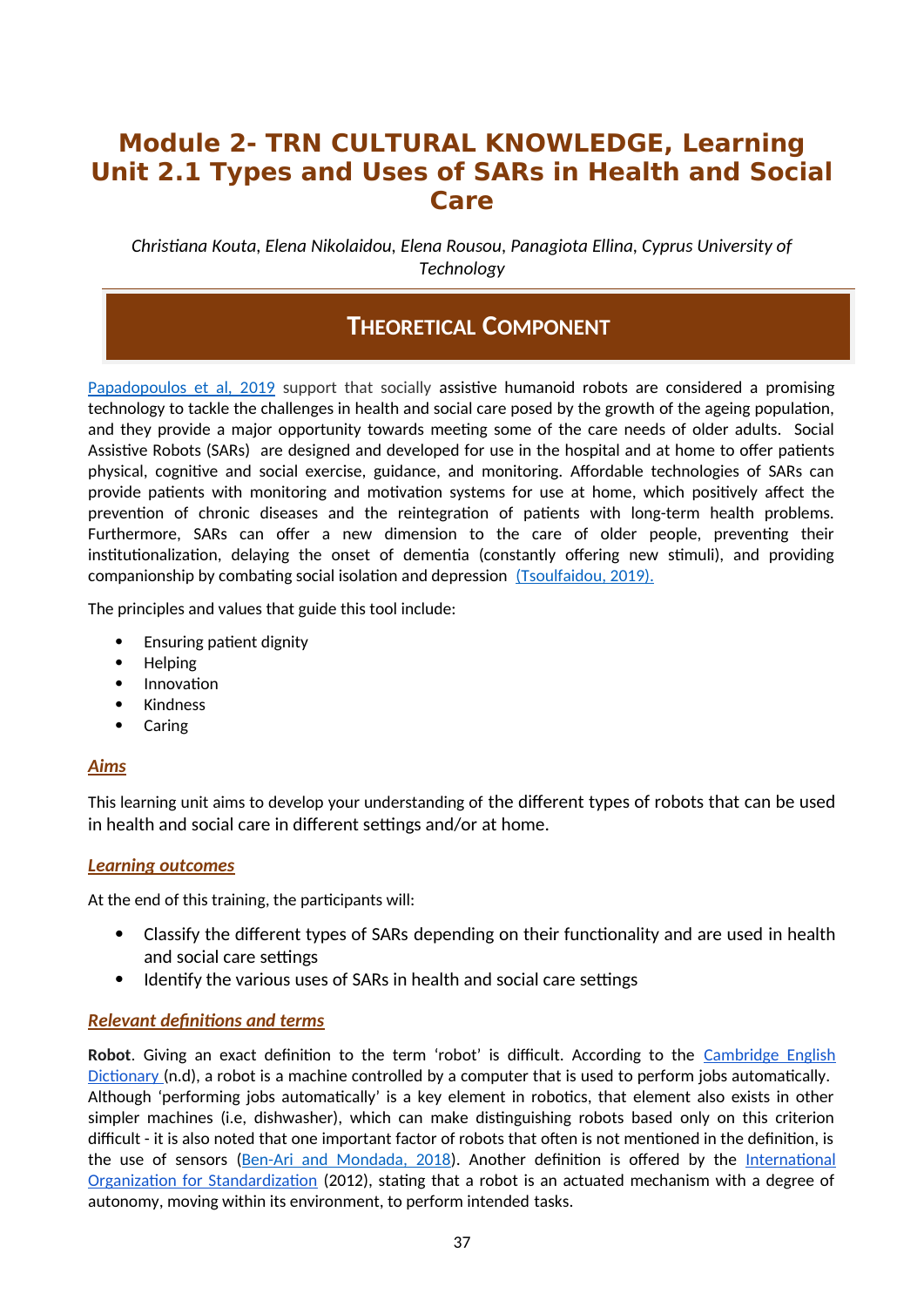Robots can be classified using different criteria, for example, based on their application field, environment, and mechanism of interaction ( $Ben-Ari$  and Mondada, 2018; Dobra 2014\*), control systems, size, design, etc. (Dobra, 2014\*). Whatever their application field and capabilities, robots are typically used for replacing the human component to complete a specific task ([Syriopoulou-Delli & Gkiolnta, 2020](https://www.researchgate.net/publication/337886810_Review_of_Assistive_Technology_in_the_training_of_Children_with_Autism_Spectrum_Disorders)). The origin of the word robot comes from the Czech word "robota" meaning forced labor ([Murphy, 2000](https://mitpress.mit.edu/books/introduction-ai-robotics-second-edition)).

The concept of "robot" may be visualized differently in different cultures. According to ([Haring et al. 2014\)](https://www.researchgate.net/publication/266416317_Cultural_Differences_in_Perception_and_Attitude_towards_Robots), "A preliminary study through a Google image search revealed that for all countries, the term robot is mostly associated with humanoid robots, but with a different frequency of occurrence. Arabic and African countries show a high percentage of robot-related images like comics, toys, and others (e.g. United Arabic Emirates 58%, Egypt 70%) whereas countries associated as technological highly developed countries like the US, Japan or Germany not only show more "real" robots (Japan and US 71% humanoid robots) but also a wider diversity of robots. Robots that look almost exactly like human beings are mainly particular for Japan, although they exist and are also developed in other countries."

**Assistive robotics.** Assistive robotics refers to the robots which assist people with physical disabilities through physical interaction. Research in the field of assistive robotics comprises rehabilitation robots, wheelchair robots, companion robots, manipulator arms for the physically disabled (Shah, 2017). Its functionality is based only on giving physiological assistance to a patient that presents a physical disability or is recovering from a surgical operation. This type of robot usually presents a carefully designed structure depending on its functionality since they have one single task and the work environment does not vary too often.

**Socially assistive robot (SAR).** The combination of Assistive Robots and Social Robots is called a Socially Assistive Robot (SAR). SAR is a type of robot whose primary goal is to create close and effective interaction with a human user for the purpose of providing company, fostering independent living, giving assistance, and achieving measurable progress in convalescence, rehabilitation, learning, etc. alongside or instead of physical aid [\(Winkle et al., 2020\)](https://www.researchgate.net/publication/331576322_Mutual_Shaping_in_the_Design_of_Socially_Assistive_Robots_A_Case_Study_on_Social_Robots_for_Therapy).

SARs share with Assistive Robots the goal to provide assistance to human users but put the emphasis on assistance through social interaction.

SARs are complex types of robots since they need to mimic human behaviour as much as possible to create the image of a personality and human-like interaction. These two objectives allow the platform to generate empathy with the users and develop more efficient communication with them. Also, by adequately reacting not only to the person but the environment as well, the robot may be capable of performing multiple tasks.



The Figure represents Socially Assistive Robots at the intersection between Social Interaction and Physical Assistance (Lopez-Caudana, 2020).

## *What the research says*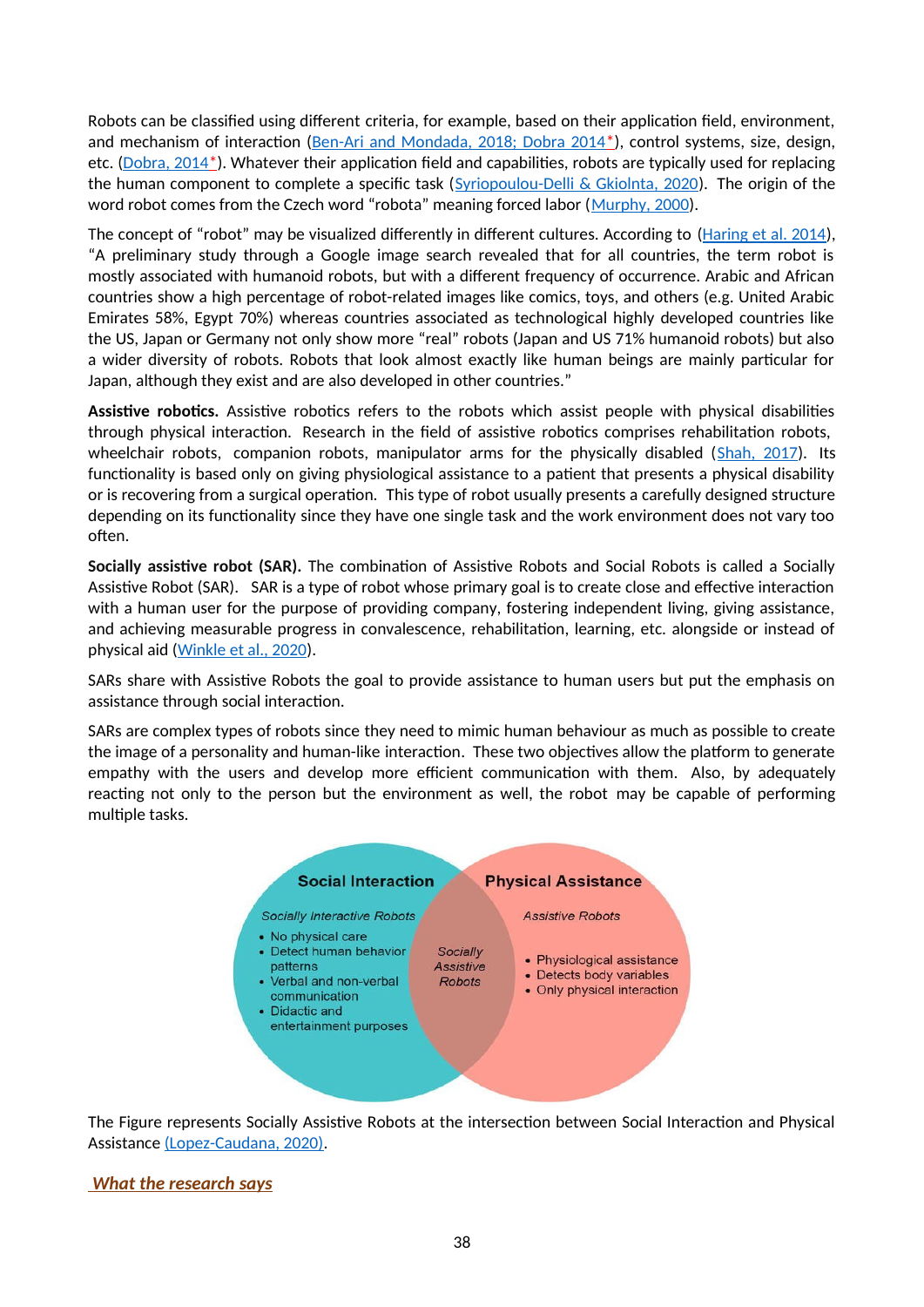- **Papdopoulos, I. et al. (2020). A systematic review of socially assistive robots in pre-tertiary education. Computers & Education, 155, 1-20.** The article performs a systematic literature review to examine the use of SARs in the pre-tertiary classroom teaching of mathematics and science to identify the benefits and disadvantages of such technology. The findings showed that using SARs in pre-tertiary education is promising, but studies focussing on mathematics and science are significantly under-represented. Further evidence is also required around SARs' specific contributions to learning as well as enabling/impeding factors, such as SAR's personalisation and appearance or the role of families and ethical considerations. Available [here](https://www.researchgate.net/publication/341502722_A_systematic_review_of_socially_assistive_robots_in_pre-tertiary_education)\*.
- **Maalouf, N., Sidaoui, A., Elhajj, I. and Asmar, D., (2018).** *Robotics in Nursing: A Scoping Review. Journal of Nursing Scholarship***, 50(6), pp.590-600.** The past decade has witnessed significant growth in the use of robots in nursing, especially in countries like Japan. A scoping review is presented in this document, identifying the many different applications of robotics in nursing. A total of 1,758 articles were retrieved, from which 69 articles were included in the final review. The analysis of the chosen papers led to the categorization of robots into two main categories: assistive robots and socially assistive robots. Whereas assistive robots are used for physical care, including service and monitoring tasks, socially assistive robots focus on the cognitive and emotional well-being of patients in need of companionship. After a detailed review of the state of the art, an insight into the future of robotics in this field is provided. The recommendations include the need to intensify research on human-robot interaction, a greater focus on monitoring robots, and analysis of the psychological barriers that need to be surmounted to achieve more tolerance and acceptance of robots. Available here<sup>\*</sup>.
- **Pampaliari, S. (2018).** *Socially Assistive Robots for the social and emotional support of children with chronic diseases***. The University of Macedonia.** Τhis is a Greek study that examined the interaction of the robot NAO with children suffering from cancer or leukemia and being hospitalized for a long period. Certain activities were designed to improve children's social skills, to help children manage the disease, and get familiarized with the medical procedures. The participants were 6 children from the pediatric oncology department of the AHEPA University Hospital. Initially, 8 interventions were designed, 4 for the first cycle and 4 for the second. The sessions' purposes were the same in both cycles; however, the roles and the scenarios were changed. Due to some problems during the intervention, only the first cycle was held. The results from children-robot interaction were positive. More specifically, from children's attitudes towards the robot, the identification with the robot, and the children's emotional alteration during the sessions, it seemed that the children had fun, communicated, and expressed their thoughts and feelings. The robot encouraged the child to talk about the disease and its problems and think about managing them. Available [here](https://dspace.lib.uom.gr/bitstream/2159/22067/3/PampaliariStellaMsc2018.pdf) (Greek only).
- **Nikolaos Fachantidis, Christine K. Syriopoulou-Delli & Maria Zygopoulou (2020).** *Τhe effectiveness of socially assistive robotics in children with autism spectrum disorder,* **International Journal of Developmental Disabilities, 66:2, 113-121.** The above study was carried out to examine the role of Socially Assistive Robotics (SAR) as an innovative educational tool in developing the social skills of children with autism as they participated in structured and suitably prepared activities. The present study was conducted using a social robot, Daisy, and a human partner to compare the results of the two different interventions. Participants in the study comprised four children with autism who are pupils at elementary school and are assisted by a special support teacher. The study was carried out in a special education center, and sessions were held outside of the regular school timetable. Eight 30-minute sessions, each comprising four activities, were held with each pupil. Results indicate positive outcomes during the interaction with the robot. Specifically, there were more incidences of eye contact, proximity, and verbal interaction during sessions with the robot than during those with the teacher. Additional behaviors such as increased attention and ability to follow instructions improved during interaction with the robot. There was also a noted reduction in fidgeting. Available [here.](https://www.researchgate.net/publication/328510347_The_effectiveness_of_socially_assistive_robotics_in_children_with_ASD)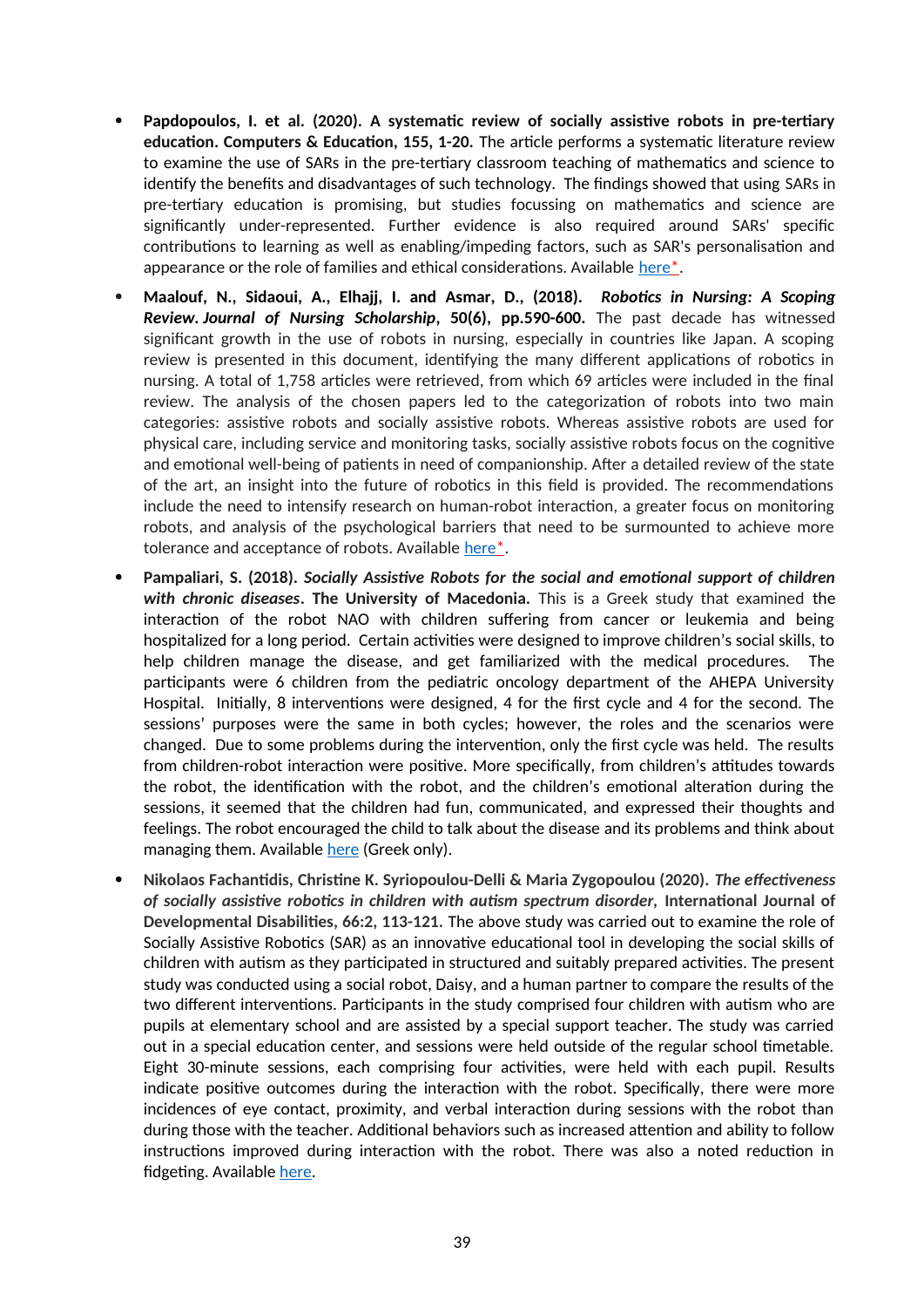- **Christine K. Syriopoulou-Delli & Eleni Gkiolnta (2020)** *Review of assistive technology in the training of children with autism spectrum disorders,* **International Journal of Developmental Disabilities.** This review aims to evaluate assistive technology in training children with Autism Spectrum Disorders (ASD) in social skills. The main objective was to assess the effectiveness of several SARs devices in developing social skills in children with ASD based on their features and characteristics, as reported in the current literature. Specifically, the authors intended to address the current literature research gap by categorizing these results by the forms of social behavior observed and discussing each one thoroughly and separately, as this hasn't been done in previous reviews. Furthermore, many reviews focus on the effects of assistive technology in enhancing the communication skills of children with autism, without any references to other forms of social skills. Therefore, the attempt was to exhibit whether or not assistive technology effectively reinforces a wide variety of social skills. Available [here](https://www.researchgate.net/publication/337886810_Review_of_Assistive_Technology_in_the_training_of_Children_with_Autism_Spectrum_Disorders).
- **Cespedes, N et al. (2021)** *A Socially Assistive Robot for Long-Term Cardiac Rehabilitation in the Real World***. Frontiers in Neurorobotics. Vol 15.** This paper presents a real-world, long-term study where a SAR was used to provide patients with motivation and feedback, support CR phase II therapies, and improve adherence. This is the first in-depth clinical study exploring the benefits of using a socially assistive robot for long-term cardiac rehabilitation in adherence and physiological progress. Authors claim that, in contrast to previous studies where authors analyzed patients on a case-by-case basis, this work analyzes the physiological progress through the complete CR programme (36 sessions) for all the patients recruited during the study (in addition to the perceptions of the clinicians that were part of the study for 2.5 years). The findings suggest that the robot increases adherence (by 13.3%) and leads to faster programme completion. In addition, the patients assisted by the robot had more rapid improvement in their recovery heart rate, better physical activity performance, and a greater improvement in cardiovascular functioning, which indicates a successful cardiac rehabilitation programme performance. Moreover, the medical staff and the patients acknowledged that the robot improved the patient's motivation and adherence to the programme, supporting its potential in addressing the major challenges. Available [here](https://www.frontiersin.org/articles/10.3389/fnbot.2021.633248/full).
- **Hung, L., Liu, C., Woldum, E.** *et al.* **The benefits of and barriers to using a social robot PARO in care settings: a scoping review.** *BMC Geriatr* **19, 232 (2019).** Social robots may serve multiple functions: affective therapy, cognitive training, social facilitator, companionship, and physiological therapy. Specifically, the social robot - PARO (a baby harp seal robot) was designed as pet therapy for older people with dementia. PARO has been commercialized and used in care settings for more than a decade in multiple countries. This review aims to map out the empirical evidence on the key benefits of PARO and identify barriers that may impede the adoption of this social robot. The questions guiding this review are: What has been reported in the literature regarding the benefits of PARO in dementia care? What are the barriers to adopting PARO in the care setting? The study concludes that key benefits include reducing negative emotional and behavioral symptoms, improving social engagement, and promoting positive mood and quality of care experience. While the social robot PARO offers technological opportunities in supporting dementia care and managing difficult behavioral symptoms, the adoption of PARO in care settings remains low. Key barriers to the adoption of the technology include cost and workload, infection concerns, stigma, and ethical issues. Available [here](https://bmcgeriatr.biomedcentral.com/articles/10.1186/s12877-019-1244-6).

## *What do national legislation and international/European treaties and conventions say on the topic?*

 **Oyarzabal, R. (2017). What is a Robot under EU Law. The National Law Review. Vol.VII, No 216.** This is an article that briefly and comprehensively describes all the European Commission's initiatives to shape the development of Robots in Europe so far. Furthermore, it outlines the upcoming Legal and Policy Initiatives. One of them is the implementation of safety standards in the health sector. It states that: "The development of medical and assistive technologies is a priority for the Commission, which is increasingly funding research on devices that, for example, promote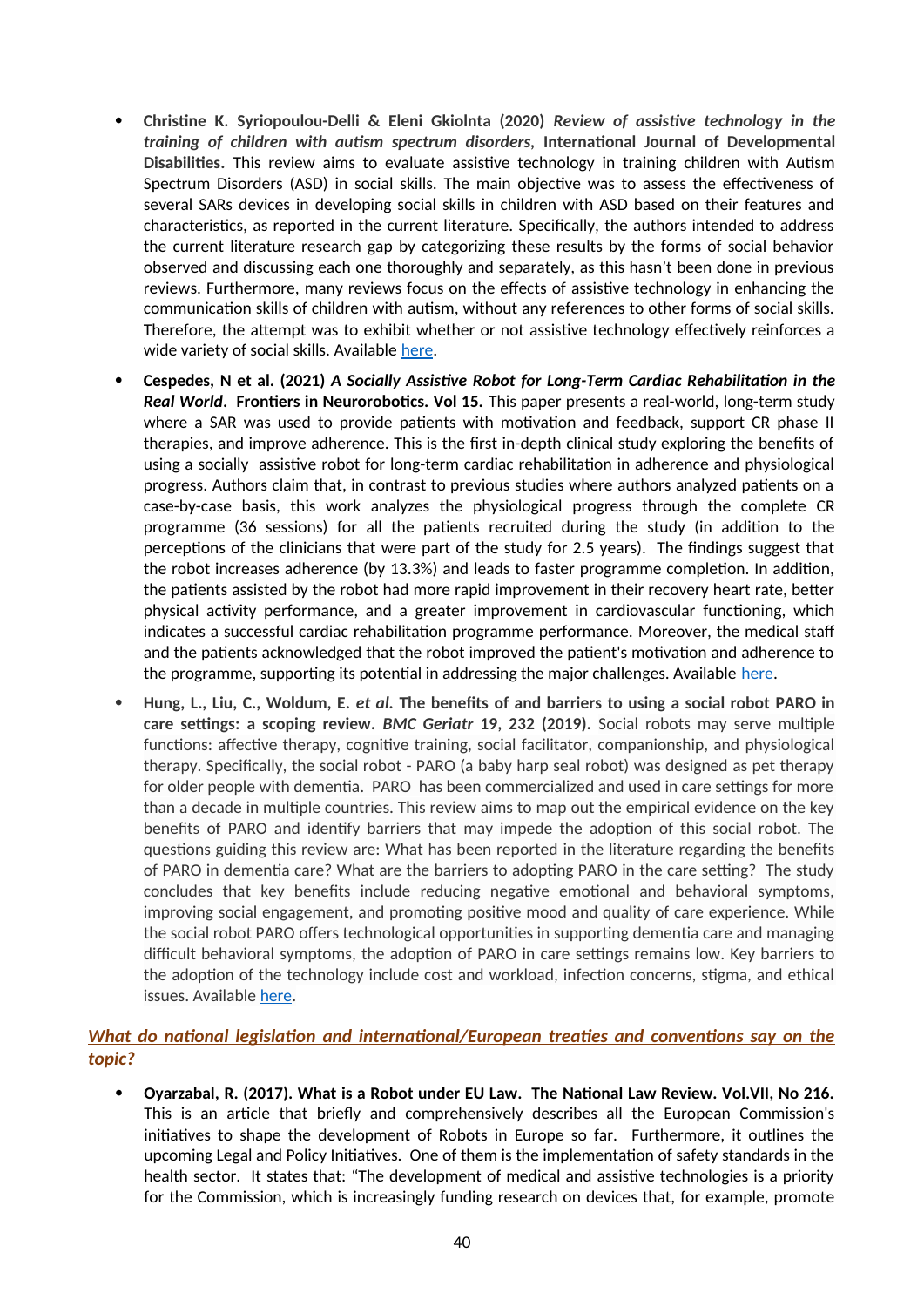healthy ageing or help personalize medicines. Both the Parliament and the Commission agree that future medical robots will have to face stringent safety standards. Whilst surgical robots and robotic prostheses are regulated under EU law, care robots (e.g., a robot that takes care of the elderly) may not always be considered a medical device. For example, care robots whose task is to fetch items around the house would be excluded from the medical device regulation. This uncertainty may in some cases pose a problem. As robots become more common, the Commission plans to address these issues and increase regulatory monitoring for medical and care robots, in the line of the new Medical Devices Regulation". Finally, the article refers to the next steps of the European Commission in the fields of robots. Available [here.](https://www.natlawreview.com/article/what-robot-under-eu-law)

# **PRACTICAL COMPONENT**

# *Learning Activities*

Activity 1: Socially Assistive Robots

- Watch the video "Socially Assistive Robots" at this [address](https://www.youtube.com/watch?v=VELzj6Wyg3Y) (4.05 minutes).
- Discuss with other students the functionalities of the SAR. The discussion shall give answers to the following questions:
	- o How can the SAR help humans in every aspect of their lives?
	- o What are the integrated functions of the SAR in the video?
	- o What is the role of a bandit robot?
- Resources needed: online video on [YouTube;](https://www.youtube.com/watch?v=VELzj6Wyg3Y) social platform for collaborative learning.
- Duration of activity: 15 minutes,

Activity 2: opinions of health and social care professionals regarding the use of SARs in the care of older people.

- Write down a small paragraph about your opinion on the use of SARs in the care of older people. In which aspects of care do you think assistance robots would help the care of seniors?
- Share your text on the social platform for collaborative learning.
- Resources needed: Word or similar software for writing; social platform for collaborative learning.
- Duration of activity: 15 minutes.

# **ASSESSMENT COMPONENT**

#### *Assessment Activities*

Activity 1: Quiz

- Go to the following [address](https://www.goconqr.com/quiz/34242205/assessment-activity) and play the short quiz.
- Resources needed: [GoConqr](https://www.goconqr.com/), a tool for online Questionnaires; social platform for collaborative learning.
- Post your results on the social platform for collaborative learning.
- Duration: 3 minutes.

# **EVALUATION COMPONENT**